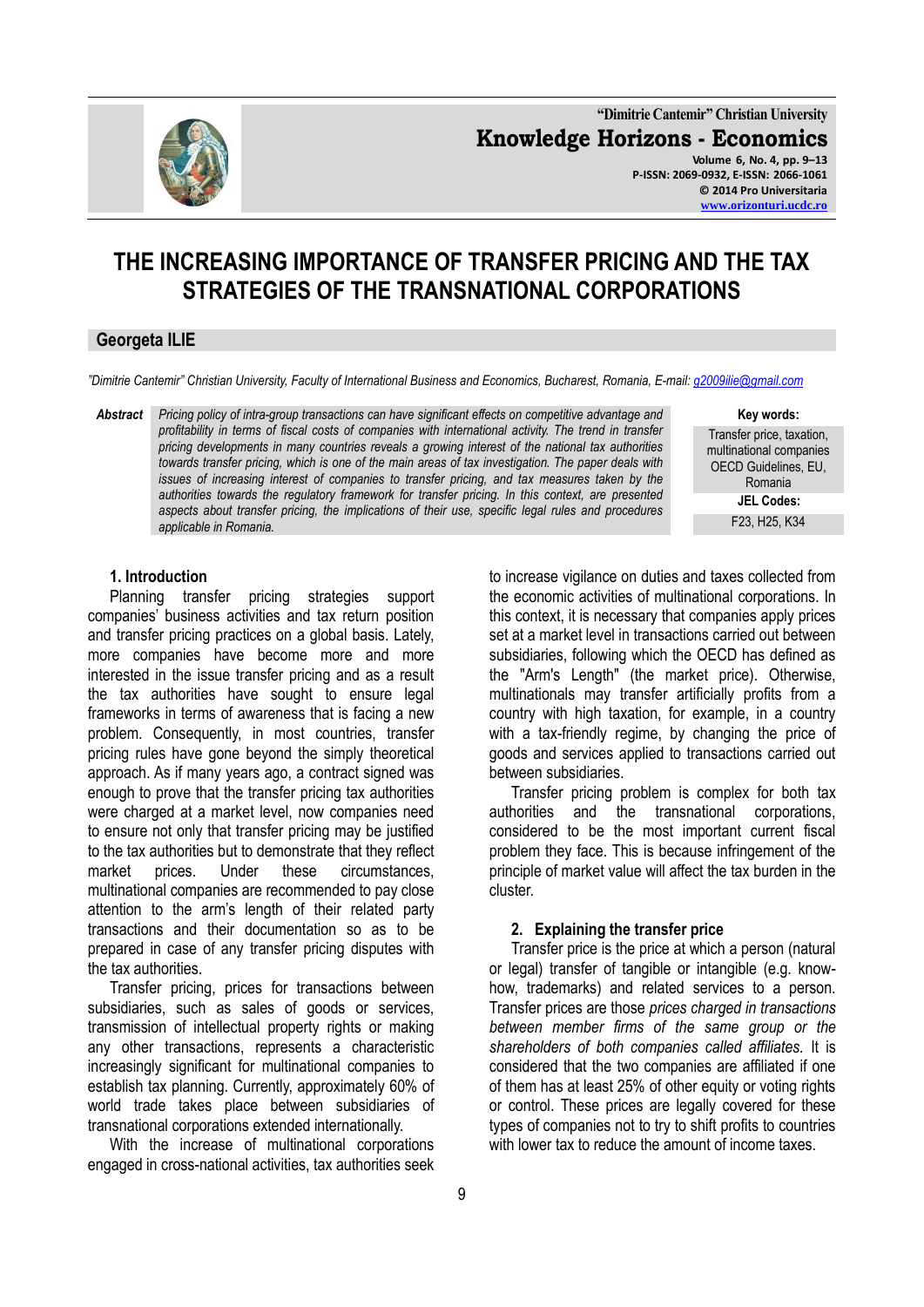Transactions between related persons must be made on the basis of *market value* ("*The Arm's Length Principle*"), as seen in the literature, without being influenced by the relationship of "similarity" between them.

Often, however, market conditions cannot be played in full because it is possible that transactions such as those made by individuals affiliated to not be concluded if the independent companies would be involved, and that just because the transaction object. An example would be the sale of intangible fixed assets - such as patents, trademarks, and brand; in this case, the probability that an independent person to give up in favour of another independent person at some future benefits cannot be measured accurately at the time of conclusion of the transaction is reduced.

According to the Tax Code, tax authorities may reconsider transfer pricing and, therefore, to adjust income or expense of any affiliated persons involved in a transaction if the price at which the transaction took place is not at a market price level, that price the transaction was completed on the same terms or similar conditions by independent persons.

The result of these adjustments can lead to additional income tax expense to the taxpayer declared obligation - where, in the principle of free market, tax authorities conclude that the income recognized by the taxpayer is less than that which would have been recognized or if recognized expenses are greater than those which would have been recognized - a requirement that the income tax less than initially declared, given that this situation would be contrary (recognized income higher than that have been recognized or recognized charges lower than those which would have been recognized).

According to the detailed rules for the implementation of the Tax Code, the transactions concluded between Romanian legal entities are not subject to adjustment by the tax authorities, only those concluded by Romanian legal entities with non-affiliated persons, as well as Romanian individuals.

To conclude, transfer prices are not subject to accurate discipline and therefore their determination is a subjective issue, can give rise different interpretations by tax authorities.

# **3. Setting the transfer pricing**

To estimate the market value can be used several methods by which transactions can be reconsidered. Guidelines on transfer pricing issued by OECD states the following methods for determining transfer prices: *Comparable Uncontrolled Price method (CUP); Cost Plus Method (CP method or C+); Resale Price Method (RPM); Profit split method; Transactional Net Margin*  *Method (TNMM).* These methods are based on complex procedures that require experts and the highest quality of information sources.

Tax inspectors can re-evaluate the various transfer pricing methods if they do not have the same value as the free market price, according to OECD Guidelines on transfer pricing.

Essentially all methods are proposing the same thing, to determine the correct price of a transaction which is suspected to have been carried out in conditions and/or special prices. In this way it will be determined the correct profit that a person would be obtained if the transaction would be carried out under conditions of free market and its taxes.

The reconsideration of a commercial transaction will consider if such a transaction would be conducted in open market conditions (opportunity) and if the transaction price was at the level of the free market (independence).

Guidelines issued by the OECD underlines that there is no best method rule. Thus, a taxpayer is required only to demonstrate that the method used gives a reasonable result (fair price), but not showing the reasons for not using another methods. Regarding "reasonable result", the OECD guide points out that the transfer pricing is not an exact science.

a. *Comparable Uncontrolled Price Method* is based on the comparison of analyzed transaction price with the price or prices of other independent entities, when there are put into discussion transactions of comparable products or services. For transfer of goods or services between related persons, the *market value* is a price agreed between independent entities in comparable market conditions in terms of trade for the transfer of goods or identical or similar goods in comparable quantities in same point in the production and distribution chain in terms of comparable conditions of payment.

To determine the market value, it can be used one of two categories of comparison: *internal comparison of prices* (the comparison of prices agreed between persons affiliated with the agreed prices in relation with independent persons, for comparable transactions); *external price comparison* (the comparison of prices agreed upon between independent persons, for comparable transactions).

b. *Cost Plus Method* take into account the increase of main costs with a profit rate similar to the scope of activity of the taxpayer. The starting point is the cost of the manufacturer or service provider. Where goods or services are transferred through a number of affiliated persons, this method will be applied separately for each stage, taking into account the role and specific activities of each affiliated person.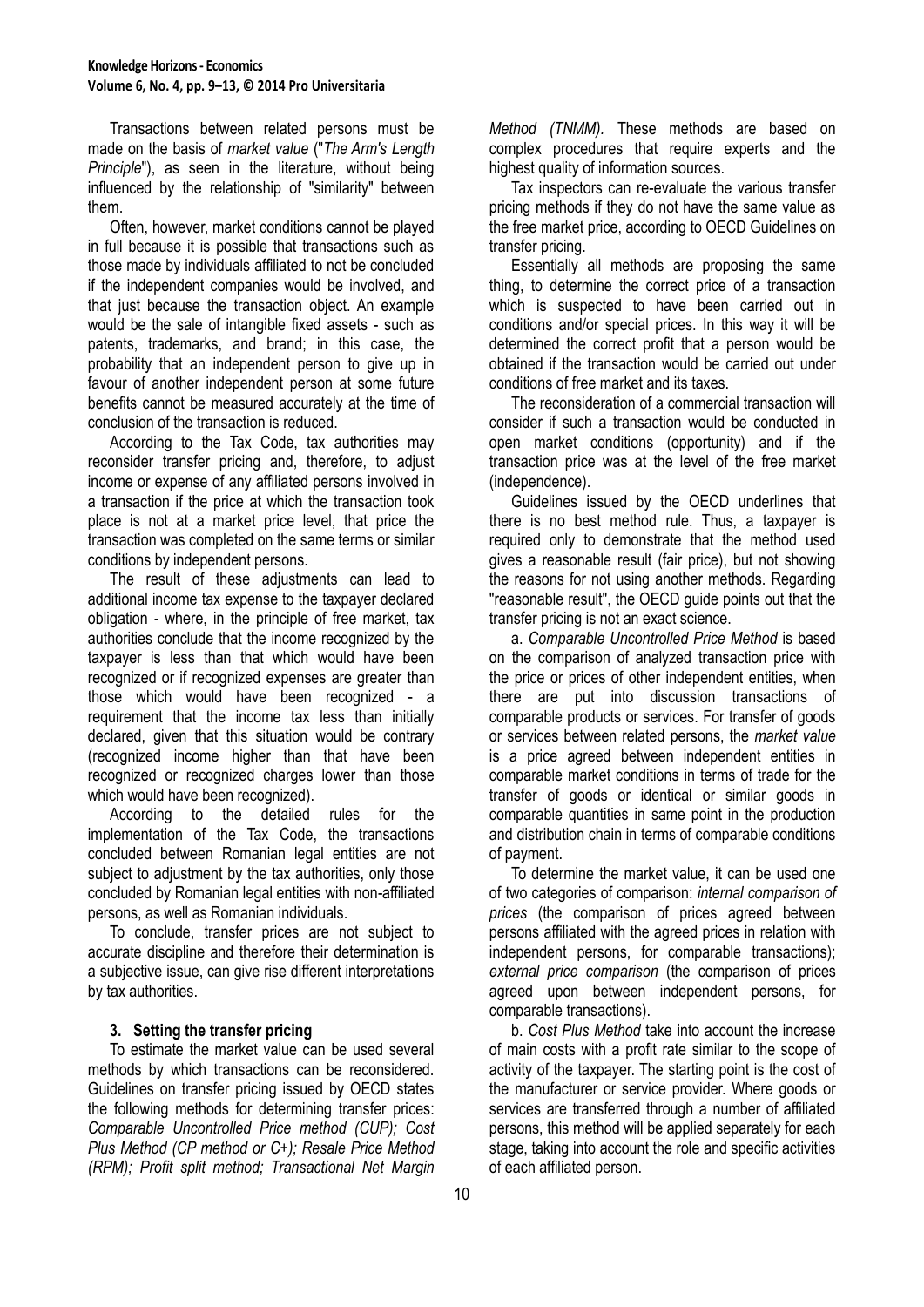c. In *Resale Price Method,* market price is determined based on the resale price of products and services to independent entities, less marketing costs and profits. This method is applied starting from the price at which a product purchased from an affiliated person is resold to an independent person. Then this price is reduced by an appropriate gross margin (resale price margin) representing the value at which the last seller of the group will try to cover sales and other operating expenses based on operations and can make a profit.

In applying this method, it should be considered the following issues: the time period between the initial purchase and resale; the market changes in terms of costs, exchange rates and inflation; the changes of the status and degree of wear of the goods subject to the transaction, including technological advances in some areas; the exclusive right of resellers to sell certain assets or rights that may influence the decision on a change in price margin.

d. *Profit Split Method* is used when transactions between affiliated persons are interposed, so that it is not possible to find comparable transactions. This method involves the estimation of the profits obtained by affiliated persons following one or more transactions, and sharing those profits between related persons proportionally to the profits that would have been obtained by independent persons. The division of profits must be achieved through an appropriate estimation of revenue and costs incurred as a result of one or more transactions by each person. Profits should be divided to reflect the functions performed, risks assumed and assets used by each of the related party.

e. *Transactional Net Margin Method* involves calculation the net profit margin obtained by a person from one or more transactions with affiliated persons and estimation of this margin on the level achieved by the same person in transactions with independent persons, or in the margin obtained in comparable transactions made with independent persons. This method involves making a comparison of certain financial indicators of their affiliates and the same indicators of the independent persons working in the same industry.

In applying the above methods there is not a single sequence to determine the market value which applied to all cases. The assessment is based on prices set by the taxpayer. Appropriateness of applying a method depends on: the method that is most closely to the circumstances in which prices are determined under free competition in comparable markets in terms of trade; the method for which data are most reliable on prices; the degree of precision that can make

adjustments to achieve comparability; the circumstances of the individual case.

# **4. Trends in the European Union on the transfer pricing**

In the EU countries, tax authorities have begun to recognize the significance of transfer pricing rules as an important source of revenue to the treasury. A British study conducted in the '90s showed that for every pound invested in collecting taxes, to follow the principles on transfer pricing, tax authorities can expect to obtain 230 pounds of collected tax adjustments. This led to the development of legislation on transfer pricing in the coming years. According to one study, 90% of companies polled believed that transfer pricing is the most important tax issue, as the issue price represents a range of risk transfer and risk is both the opportunities and potential losses.

Over 50 countries have already implemented transfer pricing legislation and have been a number of cases assumed billions of dollars in adjustments by tax authorities. Therefore more controls investigate transfer pricing policy practiced by companies.

In an attempt to describe a series of transfer pricing regulations in different countries, it is obvious that *some countries have laws governing documents t*hat companies are required to submit the tax authorities to demonstrate that they respected the "Arms Length". They are the UK, Germany, Netherlands and Romania. In other countries such as France, Italy and Switzerland, there is an *obligation "de facto" for submitting the necessary documents* within the time stipulated by law to justify the charged transfer prices. Thus, based on documentation prepared, taxpayers can benefit from a radical change with regard to *who is the person required to justify the charged prices,* tax authorities became obliged to justify deviations from market prices. Taxpayers who prepare the documentation can reduce the risk of a tax audit. Penalties may apply in some cases: first, if authorities consider that transfer prices are not set at a market level, secondly, for failure to submit appropriate documentation, third, for non-compliance or submission late tax return and, fourth, if adjustments are over a certain threshold level, namely whether a company has established transfer prices wrong either deliberately or by negligence, deviation from market prices exceed a certain level.

There is *a good cooperation between tax authorities from European Union,* including effective exchange of information and mechanisms for disputes resolving between tax authorities from various countries. One of these mechanisms is the procedure for mutual agreement (phase 1), and if it fails after two years, to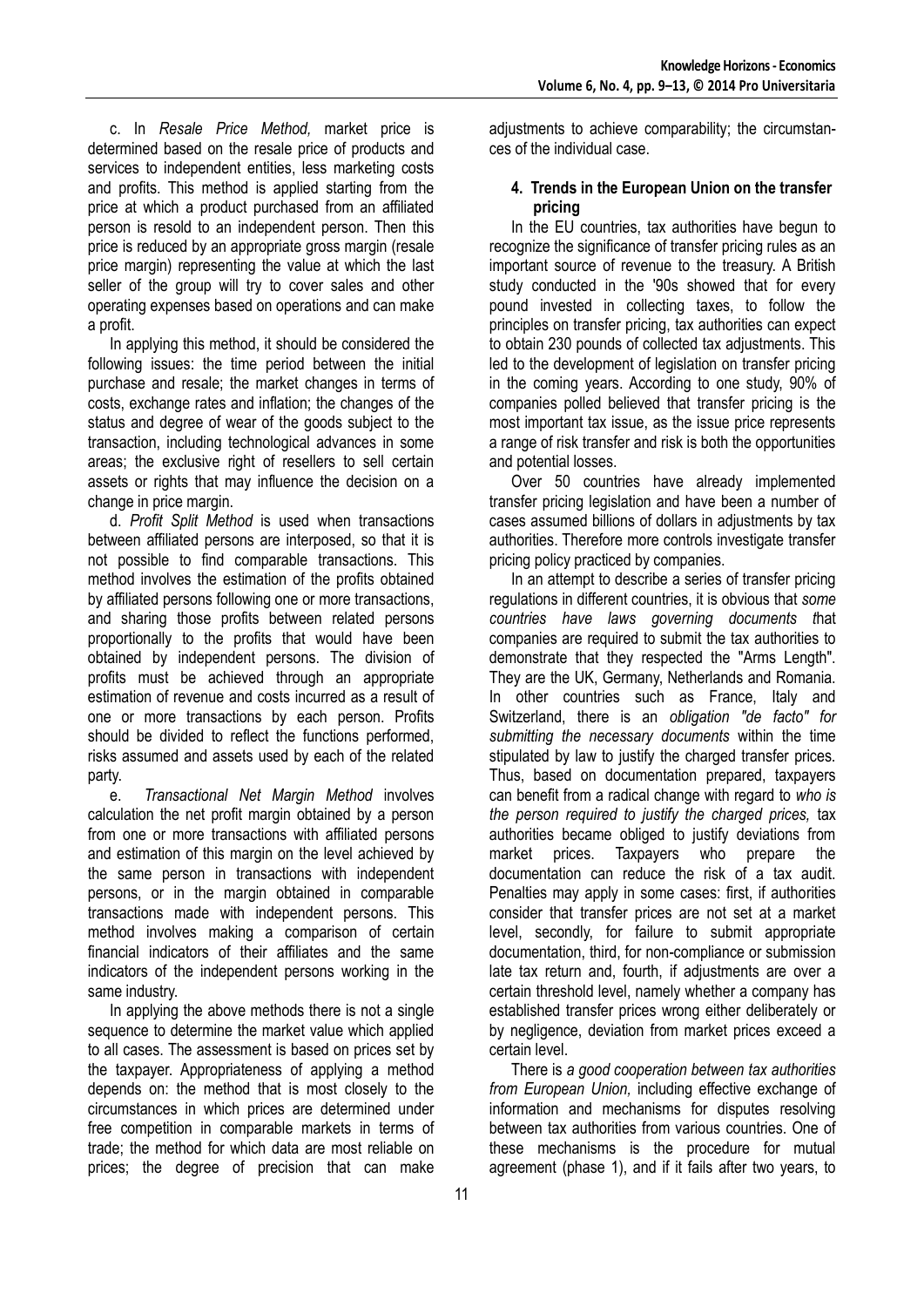switch to invoke the Arbitration Convention (phase 2). One of the major problems that companies may have is in the context in which the tax authorities in different countries can not reach agreement on transfer pricing. This can lead to an adjustment in one country, causing an additional tax for a multinational company, while in another country this considered as a non-deductible expense, thus creating double taxation.

To simplify cross-border transactions and to facilitate the compliance of principles relating to transfer pricing, the European Union introduced the concept of "*Masterfile*" (main file) that multinationals can prepare a single file containing documents that will prove the principle "Arm's Length" across the EU and the concept of "*Countryfile*" (country-specific file) representing a file that will contain country-specific documentation.

In the *Central and South-East Europe*, the first country that has adopted legislation on transfer pricing was Poland (1997), then Hungary, Czech Republic, Lithuania, Slovenia, Latvia, Russia and, eventually, and Romania.

In legal practice the legal system and tax system are similar to those in force in most countries, as 80- 90% of transfer pricing rules in *Romania* are similar to those of other countries. Romania is based on the OECD transfer pricing principles. However, tax authorities have no experience and this led to a certain inconsistency in approach, causing a state of uncertainty for multinationals. Consequently, companies must be prepared for examination of transfer pricing. Services provided by non-residents in Romania have already done the subject of checks. It's just a matter of time before authorities will focus on transactions, including goods, financial services and royalties. In this respect, is shown playing a clear picture of how the calculation of transfer pricing, which can be ensured by the following: the contract should specify the type of service provided and its cost, the bills would have to comply with the provisions of the contract or the existence of best transfer pricing policies as a group.

#### **5. Setting the transfer pricing in Romania**

Transfer pricing has become increasingly a significant subject matter for multinationals having a business presence in Romania, as the number of transfer pricing audits have increased significantly since 2008 (the year of accession to the Arbitration Convention). Legislation in Romania has experienced lately a real improvement and development. The Romanian transfer pricing legislation follows the *Organisation for Economic Co-Operation and Development (OECD) Guidelines*, the *EU Code of Conduct on Transfer Pricing* and requires that transactions between related parties be carried out at market value.

Tax Code contains the definition of affiliated persons, the principle of market value and the methods for determining transfer prices, and the right of tax authorities to adjust the amount of income or expenditure of any persons, as necessary, to reflect the market price of goods or services in transaction. The implementing rules of the Tax Code detail the scope of the rules on transfer pricing, and provide specifically that in the application of transfer pricing rules, the Romanian authorities will take into account the OECD Guidelines on transfer pricing. Tax code requires taxpayers to prepare a file of transfer pricing, documenting the method used to determine prices charged in transactions between affiliated persons (associated).

In case transfer prices are not set at arm's length, the Romanian tax authorities have the right to correct the taxpayers' revenue and expenses so as to reflect the market value. Profit adjustments on transactions between related parties can be performed within the domestic statute of limitation period (i.e. six years). In Romania, setting the transfer pricing is made, in general terms, *by comparison* with the prices that independent person in comparable circumstances would agree to comparable transactions. To make the comparison, taxpayers will have to assess whether there are significant differences from comparable transactions or persons and, if any, to adjust transfer prices on a functional analysis basis. Achieving functional analysis aims to identify and compare the activities and responsibilities undertaken or which could be undertaken by independent entities and affiliated entities.

Although the tax code and rules for the application leaves the taxpayer's application to the nearest of the methods described above, Order no. 222/2008 of the President of National Agency of Fiscal Administration, regarding the contents of the transfer prices file, states that any application of other than the traditional methods and *the application of any method than the price comparison would be justified by the taxpayer.*

Beginning with 2010, related party transactions carried out between two Romanian legal entities also fall within the scope of transfer pricing investigations, whereas in the past only transactions with non-resident related parties were scrutinised by the tax authorities.

# **6. Conclusions**

While globalisation and the sustained increase of international trade have made inter-company pricing a daily requirement for many businesses, the rhythm of